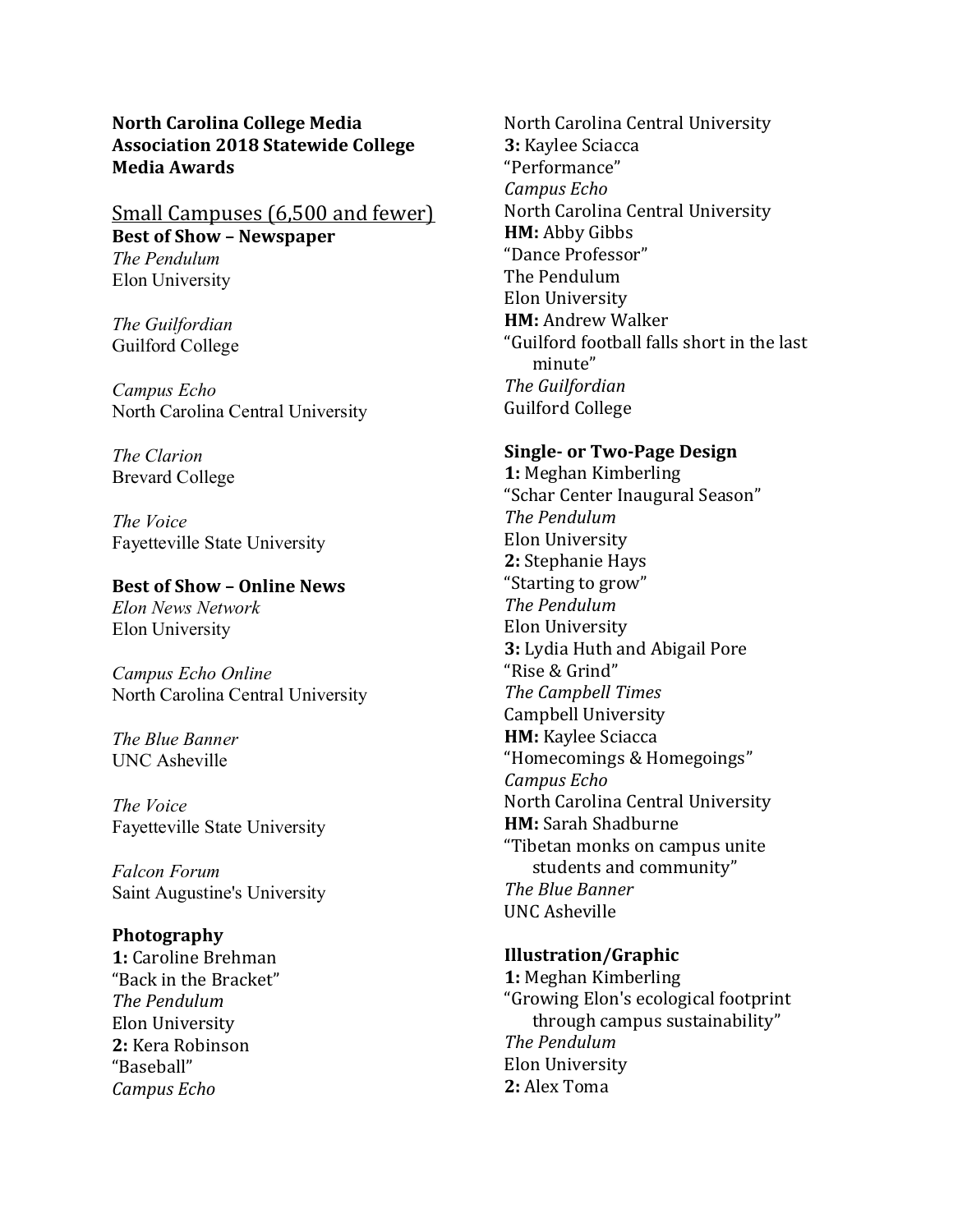"Fences Need to be Faced in Order to be Mended" *The Pendulum* Elon University **3:** Elena Hernandez "Involvement shouldn't come at the expense of health" *The Pendulum* Elon University

### **Cartoon**

**1:** Christopher Perez "Cuts result in layoffs" *The Guilfordian* Guilford College **2:** Micah Clark "The 4 Seasons of a NC Spring" *The Meredith Herald* Meredith College **3:** Damian Perry "Unfortunate Circumstances" *The Peace Times* William Peace University **HM:** Jessica Debnam "Squatch." *The Blue Banner* UNC Asheville **HM:** Jonathan Abney "That's Our Georgie" *The Collegian* Greensboro College

# **Digital Storytelling**

**1:** Lawson Rudisill "The Anniversary Women's March on Asheville" *The Blue Banner* UNC Asheville **2:** Anton L. Delgado and Stephanie Hays "The Battery Man" *The Pendulum* Elon University **3:** Autavius Smith "Scoring low and aiming high at the HBCU Invitational Tournament" *Campus Echo*

N.C. Central University **HM:** Lilly Blomquist "Willowbrook Park anticipates transformation with new arboretum" *The Pendulum* Elon University **HM:** Caitlin Richards, Damian Perry, Mary Kubeny and Alexandra Garrison "A Night at the Fair and Favorite Fall Tradition Returns" *The Peace Times* William Peace University **News Writing 1:** Alexandra Schonfeld "Elon students connected to Parkland tragedy enact their own change" *The Pendulum* Elon University **2:** Kaylee Sciacca "More details emerge about DeAndre Ballard shooting amid public outcry" *Campus Echo* N.C. Central University **3:** Anton L. Delgado "Trees down and power out, Elon recovers from Hurricane Michael" *The Pendulum* Elon University **HM:** Staff "Where's the money?" *The Campbell Times* Campbell University

# **Feature Writing**

**1:** Anton L. Delgado "The Battery Man" *The Pendulum* Elon University **2:** Emmanuel Morgan "Weathering Another Storm" *The Pendulum* Elon University **3:** Breanna Cary "Callie and Ozzy: Former WPU Athletes are Sports Info Royalty"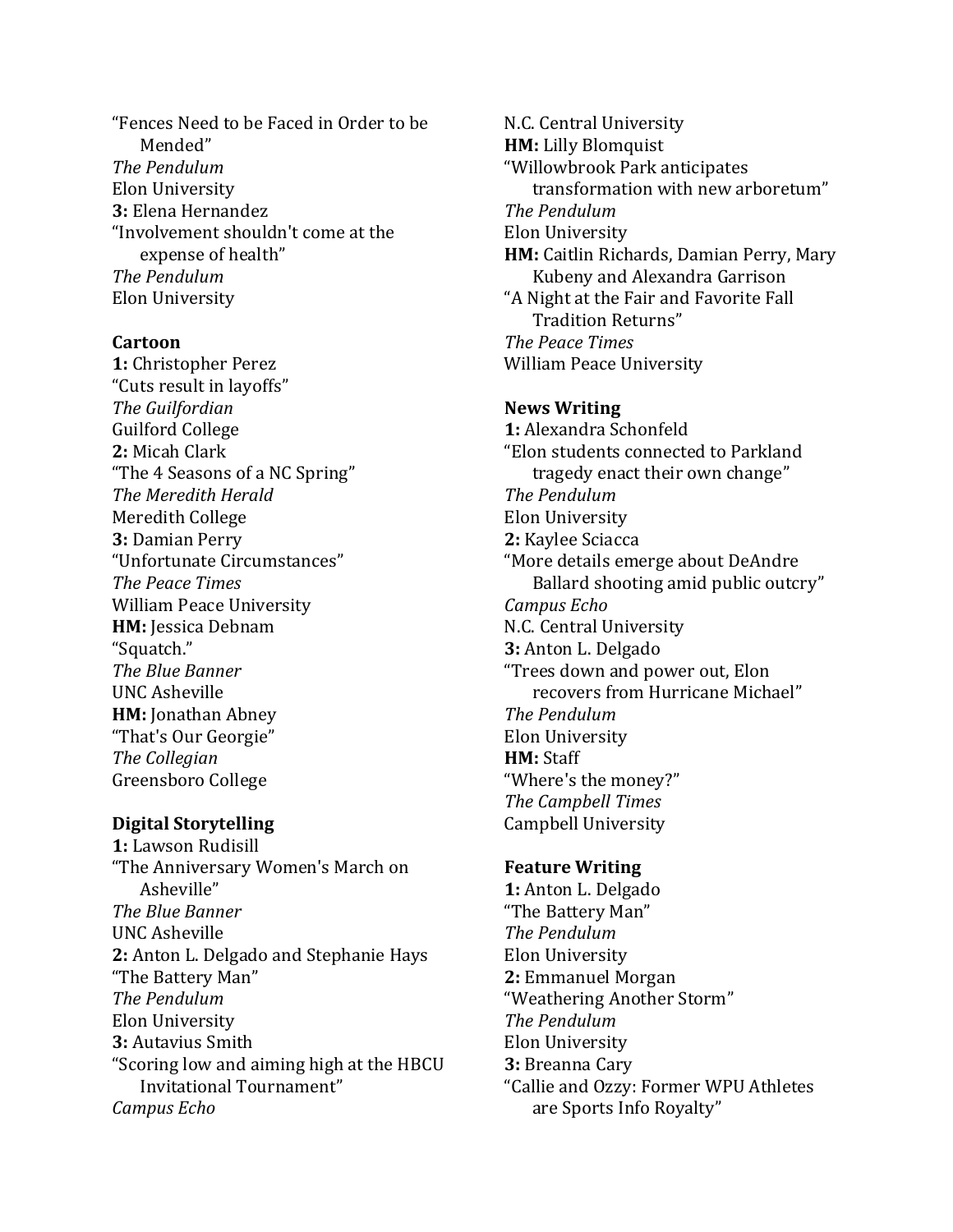*The Peace Times* William Peace University **HM: Maddy Sherer** "Book lovers unite at Malaprop's Book Club" *The Blue Banner* UNC Asheville **HM:** Virginia Taylor "Student's toothbrush photobomb becomes a viral sensation" *The Blue Banner* UNC Asheville

#### **Sports Writing**

**1:** Alexa Baer "Adversity in Athletics" *The Pendulum* Elon University **2:** Jack Haley "Legacies and Legends" *The Pendulum* Elon University **3:** Samuel Robinson "A method to the madness: How unwashed pants might yield big results" *The Blue Banner* UNC Asheville **HM:** Keyona Smith "Broncos Win Despite Hurricane Florence" *The Voice* Fayetteville State University **HM:** Aaron Schnoor and Ka'Deem Wynn "The Man in Orange" *The Campbell Times* Campbell University

## **Opinion Writing**

**1:** Kaylee Sciacca "If it ain't broke, don't fix it — NCCU will build a new one" *Campus Echo* North Carolina Central University **2:** Emmanuel Morgan "Letter from the Editor: Elon needs ENN" *The Pendulum* Elon University **3:** Misha Thomas "Overly Qualified, Underappreciated Adjunct Professors" *The Voice* Fayetteville State University **HM:** Adelaide Elliott "An Open Letter to Our Biggest Fan" *The Collegian* Greensboro College **HM:** Gwyneth Navey "Mental Health in Academia" *The Collegian* Greensboro College

## Large Campuses (more than 6,500) **Best of Show – Newspaper**

*The Daily Tar Heel* UNC-Chapel Hill

*Nubian Message* NC State University

*The Appalachian* Appalachian State University

*Niner Times* UNC Charlotte

#### **Best of Show – Online News**

*The Daily Tar Heel* UNC-Chapel Hill

*Technician* NC State University

*The East Carolinian* East Carolina University

*The Appalachian* Appalachian State University

*Niner Times* UNC Charlotte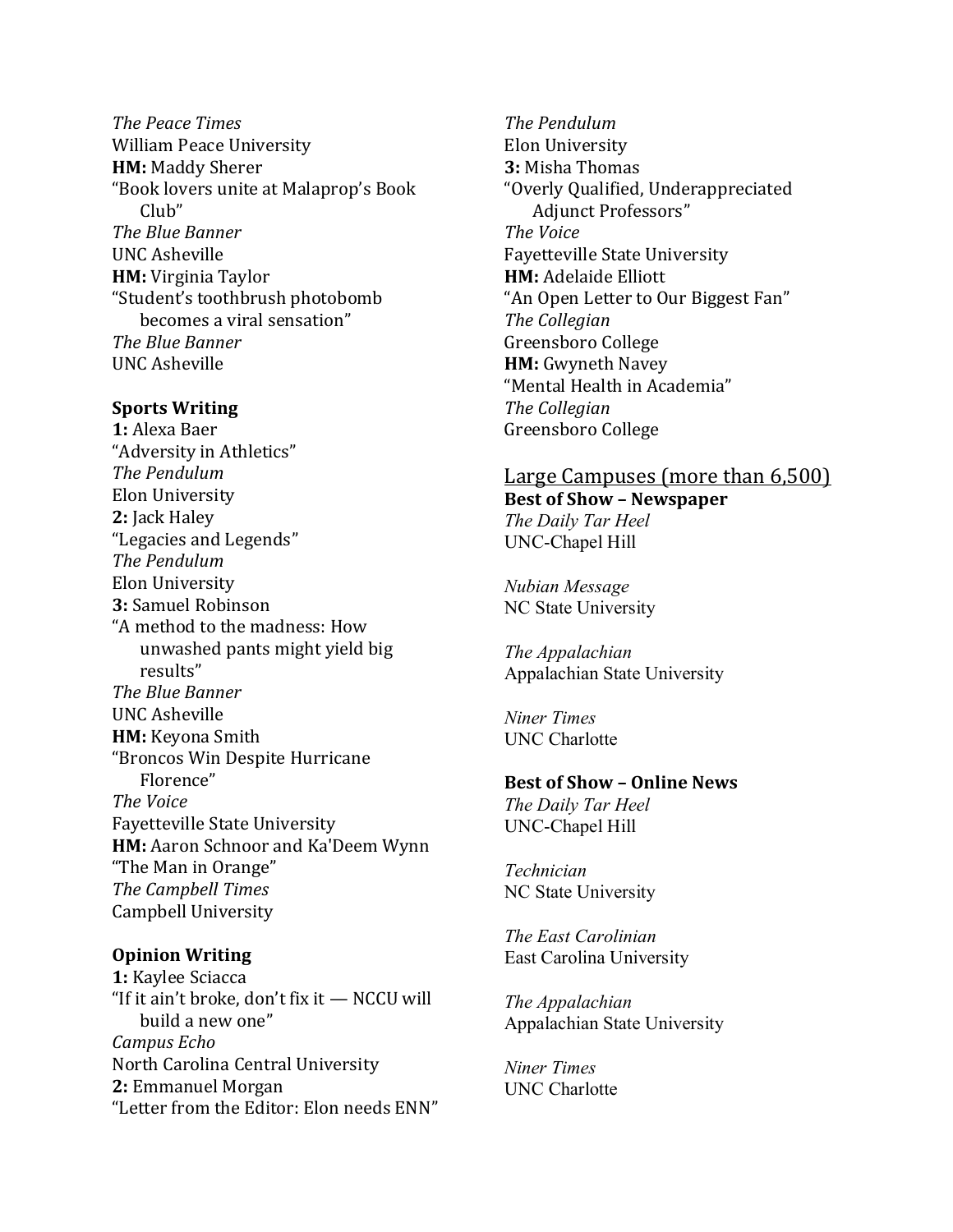## **Photography**

**1:** Jamar Plunkett "Football" *The A&T Register* North Carolina A&T State University **2:** Jason Armond "Demonstrators clash with police at rally" *The Daily Tar Heel* UNC-Chapel Hill **3:** Nick Faulkner "Basketball" *Technician* NC State University **HM:** Naee Anderson "Memorial" *The A&T Register* North Carolina A&T State University **HM:** Thomas Weybrecht "Snowball" *The East Carolinian* East Carolina University

## **Single-or Two-Page Design**

**1:** Nora Smith "Black and White" *The Appalachian* Appalachian State **2:** Haley Hodges "2018 Men's Basketball Preview" *The Daily Tar Heel* UNC-Chapel Hill **3:** Efrain Arias Medina Jr. "Hatchet Coffee Provides Community Through Coffee" *The Appalachian* Appalachian State University **HM:** Anahzsa Jones and Keilah Davis "Pan-Af" *Nubian Message* NC State University **HM:** Zila Sanchez "Rap 'N' Hip Hop" *The A&T Register* North Carolina A&T State University

## **Illustration/Graphic**

**1:** Kaydee Gawlick "Healthy is the New Sexy" *Nubian Message* NC State University **2:** Nick Weaver "Prevention Recovery" *Technician* NC State University **3:** Haley Hodges "A post-Silent Sam look at UNC public art" *The Daily Tar Heel* UNC-Chapel Hill **HM:** Shama Stephenson "Bars" *The A&T Register* North Carolina A&T State University **HM:** Ky'Aire Goode "Parks' Punts" *The Pine Needle* UNC Pembroke

## **Cartoon**

**1:** Savannah Faircloth "The administartion needs to lead conversation" *The Daily Tar Heel* UNC-Chapel Hill **2:** Sindy Huang "Applications" *Technician* NC State University **3:** Anna Lee and Casey Johnson "Spend Two Days Giving Back…" *Nubian Message* NC State University **HM:** Jarrett Carlson "Zapples" *The Appalachian* Appalachian State University

# **Digital Storytelling**

**1:** Moss Brennan, Brooks Maynard, Hayley Canal, Lindsay Vaughn and Nora Smith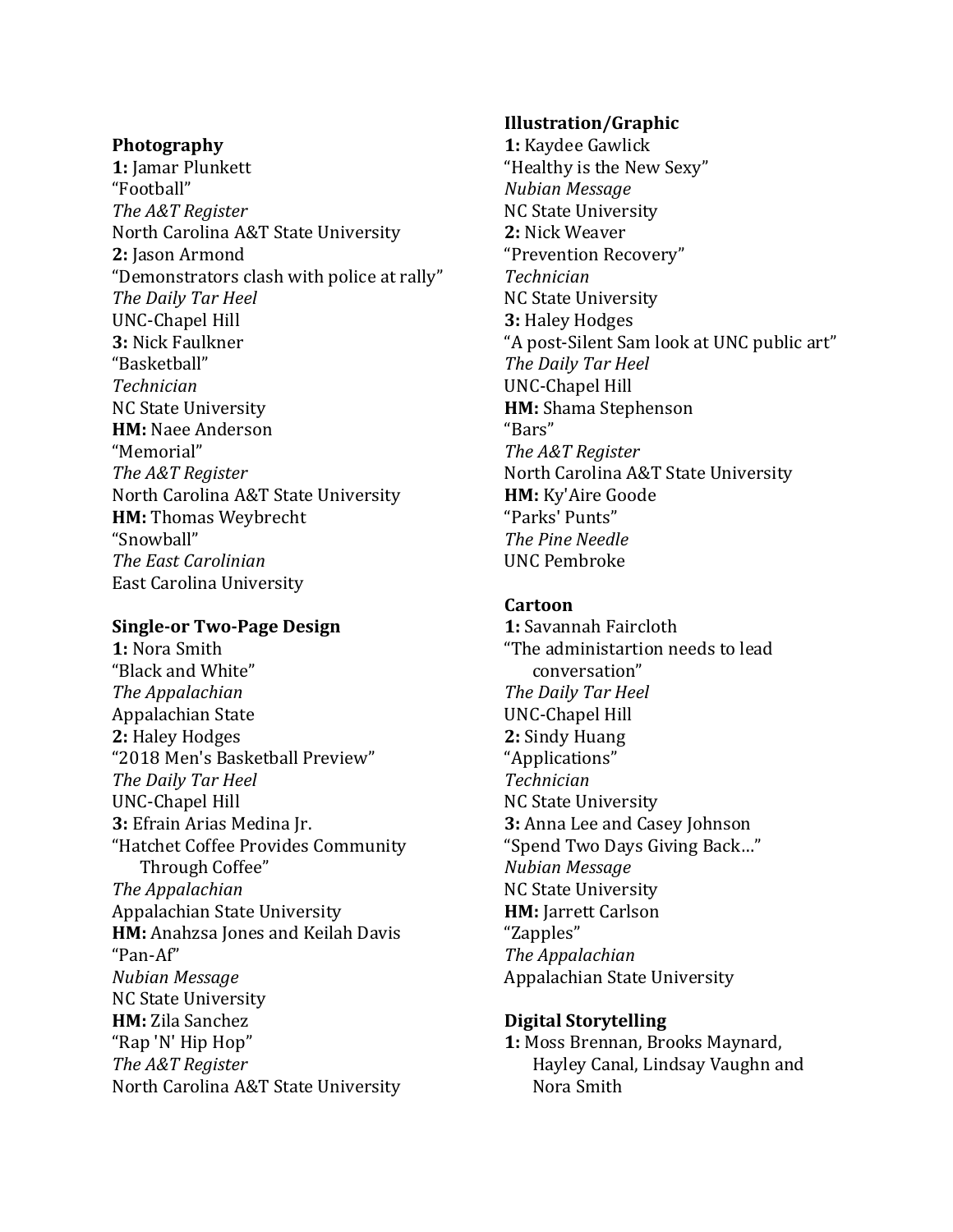"Black and white: Athletics is more diverse than campus" *The Appalachian* Appalachian State University **2:** Mary Dare Martin, Alicia Thomas, Minh Pham and Daniel Gilliam "A day in the life of Chancellor Woodson" *Technician* NC State University **3:** Myah Ward and Charlie McGee "Silent Sam toppled in protest the night before classes begin" *The Daily Tar Heel* UNC-Chapel Hill **HM:** Kendall Rooks "Greensboro Pride 2018" *The A&T Register* North Carolina A&T State University **HM:** Lauren Bright "Ride-Along with Jason Sugg" *The East Carolinian* East Carolina University

#### **News Writing**

**1:** Matthew Prensky "Records show GFR turnover worst in decade" *The East Carolinian* East Carolina University **2:** Myah Ward and Charlie McGee "It feels biblical:' Silent Sam comes down" *The Daily Tar Heel* UNC-Chapel Hill **3:** Kennysha Woods "Food and Housing Insecurity at NC State" *Nubian Message* NC State University **HM:** Abaigeal Brown and Mason Miller "Faculty Respond to Mary Livermore's Removal of Resources" *The Pine Needle* UNC Pembroke **HM:** Elaijah Gibbs-Jones "Housing confusion displaces students" *The A&T Register* North Carolina A&T State University

# **Feature Writing**

**1:** Myah Ward "Fly with me': UNC grad refuses to let disease take over" *The Daily Tar Heel* UNC-Chapel Hill **2:** Zila Sanchez "Inspired for awareness" *The A&T Register* North Carolina A&T State University **3:** Maeve Sheehey "A post-Silent Sam look at UNC public art" *The Daily Tar Heel* UNC-Chapel Hill **HM:** Savannah Nguyen "Anatoly Isaenko recollects leaving Russia after Soviet Collapse" *The Appalachian* Appalachian State University **HM:** Mary Lo "Fashion show aims to raise awareness" *The East Carolinian* East Carolina University

## **Sports Writing**

**1:** Chapel Fowler "Sean May 'Doing what I love to do'" *The Daily Tar Heel* UNC-Chapel Hill **2:** Alec Sawyer "Avent's legacy continues to grow in Raleigh" *Technician* NC State University **3:** Andrew Schnittker "The making of a winner: Drive for success fuels NC State's Kevin Keatts" *Technician* NC State University **HM:** Alonzo Clark and Blair Barnes "Controversial tweet sparks outrage" *The A&T Register* North Carolina A&T State University **HM:** Dylan Johnson "Life-long dream reached"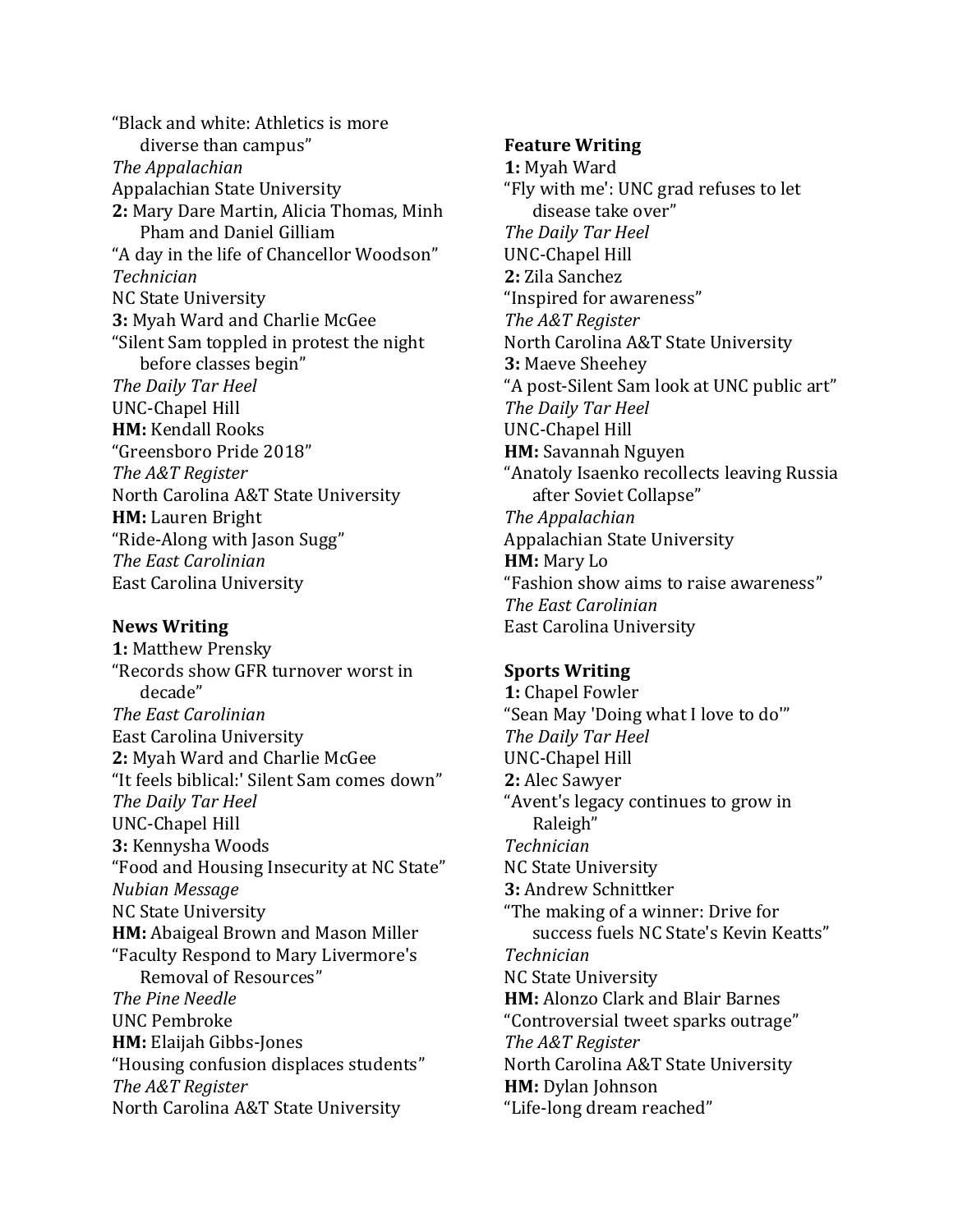*The East Carolinian* East Carolina University

### **Opinion Writing**

**1:** Editorial "What Spellings got right" *The Daily Tar Heel* UNC-Chapel Hill **2:** Noah Jabusch "50-50 male-to-female ratio is only the first step to gender equality" *Technician* NC State University **3:** Braxton Brewington and Allison Gilmore "Do nonviolent protests still work?" *The A&T Register* North Carolina A&T State University **HM: Matthew Prensky** "ECU needs better PR going forward" *The East Carolinian* East Carolina University **HM:** Kevin Moye "Getting rid of affirmitive action hurts all minorities" *Nubian Message* NC State University

## Literary Magazine **Best of Show** *Colonnades Literary and Art Journal* Elon University

*Expressions* East Carolina University

#### **Poetry**

**1:** Ben Brown "Sand Through Fingers" *Headwaters* UNC Asheville **2:** Marc Tretin "Jose Cernal Almost Realizing Why He Lost Custody and Visitation" *Sanskrit Literary-Arts Magazine*

UNC Charlotte **3:** Maddy Gross "Our Future Dogs" *Colonnades Literary and Art Journal* Elon University **HM:** Ari Washington "Here" *The Lyre* Greensboro College **HM:** Kathleen Herbst "Ode to the Tirolean Alps" *The Greenleaf Review* Guilford College

## **Nonfiction**

**1:** A. Brinson "Scars" *Expressions* East Carolina University **2:** Olivia Zayas Ryan "The Night He Spent with My Body" *Colonnades Literary and Art Journal* Elon University **3:** William Crawford "Foraging Smelter-Town - Finding Super Fund Origins, Tom Rush, and Death" *The Phoenix* Pfeiffer University **HM:** Sara Pelletier "Papa" *Apogee Magazine* High Point University **HM:** Emma Rogers "Table" *Headwaters* UNC Asheville **HM:** Adelaide Elliott "Dirty South" *The Lyre* Greensboro College

# **Fiction**

**1:** Madison Underhill "White Bed Sheets" *Apogee Magazine* High Point University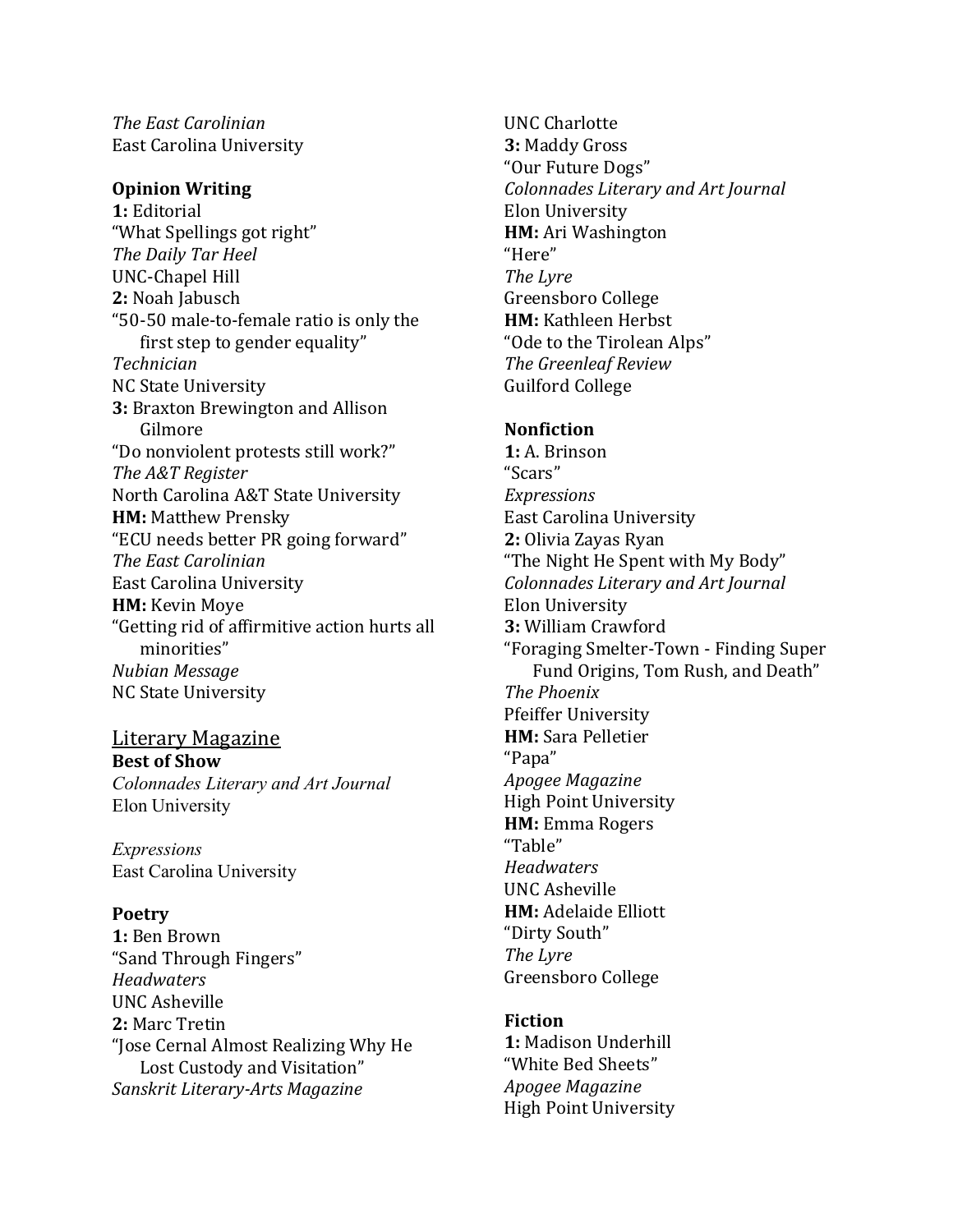**2:** Leah Griffin "Mama's Potions" *Headwaters* UNC Asheville **3:** Matthew Cesari "Instructions for Walking the Dog" *Colonnades Literary and Art Journal* Elon University **HM:** Timothy Crowell "Score" *The Lyre* Greensboro College **HM:** Cameron Green "Forty Forty Five" *Expressions* East Carolina University

# **Two-Page Spread**

**1:** Erin Flynn "Havana" *Expressions* East Carolina University **2:** Mary-Beth Drummond "Fire" *Expressions* East Carolina University **3:** John Coggin and Noelle Buske "Deep South & Reflejo" *Headwaters* UNC Asheville **HM:** Elena Hernandez "Internal Perception" *Colonnades Literary and Art Journal* Elon University **HM:** Clara May and Anna Schecterson "Awake & Lost in Thought" *Windhover* NC State Univerity

# **Photography/Art**

**1:** Alonza Mitchell "Pooja" *Expressions* East Carolina University **2:** Dori Medlin "Self-Portrait"

*The Lyre* Greensboro College **3:** Kendall Brewer "Astrodrop" *Colonnades Literary and Art Journal* Elon University **HM:** Amelia Hall "Slumbered Visions" *The Greenleaf Review* Guilford College **HM:** Kathryn McComas "State of the Union" *Sanskrit Literary-Arts Magazine* UNC Charlotte

# Yearbook

**Best of Show** *Phi Psi Cli*

Elon University

*Agromeck* NC State University

*Pine Burr* Campbell University

## **Student Life Copy**

**1:** Megan Wong "Snow School" *Agromeck* NC State University **2:** Katie Tart "Make a Splash" *Agromeck* NC State University **3:** Myasia Ragland "Cut it out!" *Phi Psi Cli* Elon University **HM:** Sarah Graybar "Hats Off!" *Indianhead* UNC Pembroke **HM:** Summer Reynolds "Pirates Around the World"